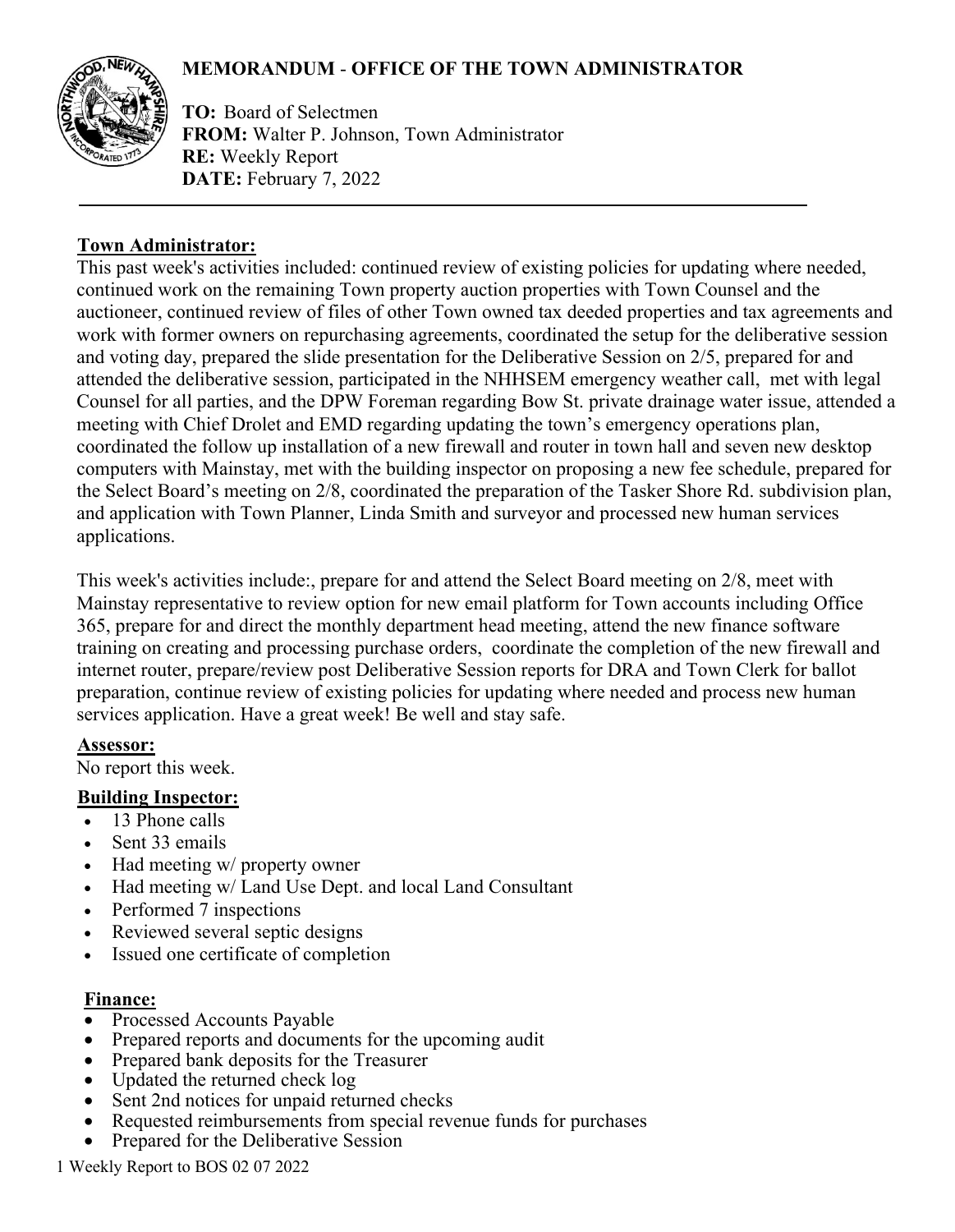• Attended the Deliberative Session

#### **Town Clerk/Tax Collector:**

No report this week.

## **Department of Public Works:**

No report this week.

#### **Fire Rescue**:

- 1) During the month of January Northwood Firefighters responded to 34 medical emergencies resulting in 21 transports to area hospitals. Ambulance revenue for the month of January was \$22,391.
- 2) Through the federal surplus property program, the fire department was awarded a 2003 Gator 4X6 UTV. The unit is equipped with a diesel engine, a fully enclosed cab, and a utility bed. Mechanically the unit appears to be in good shape. Esthetically the unit needs some work. We hope to refurbish the unit in house.
- 3) During the month of January Firefighters responded to 50 9-1-1 emergencies
	- a) 1 Combustible Liquids spill
	- b) 2 Cancelled enroute
	- c) 34 Medical emergencie4s
	- d) 1 Extrication
	- e) 1 Good intent
	- f) 1 Vehicle Fire
	- g) Structure Fire
	- h) 4 Unintentional Alarms
	- i) 1 Ice Rescue
	- j) 1 Water Problem

#### **Police Department**:

No report this week.

# **Weekly Report from Linda Smith, Land Use Specialist**

The planning and zoning boards continue to be busy with new applications. Many inquiries from prospective buyers of Northwood property are still being received by the Land Use Department. Land Use Specialist has been busy finalizing the Annual Town Report.

#### **Planning Board**

There is no work session this month so that members may attend the school deliberative session. Next regular meeting is Thursday, February 24 at 6:30 pm.

# **Zoning Board**

The zoning board meets on February 28 at 6:30 pm.